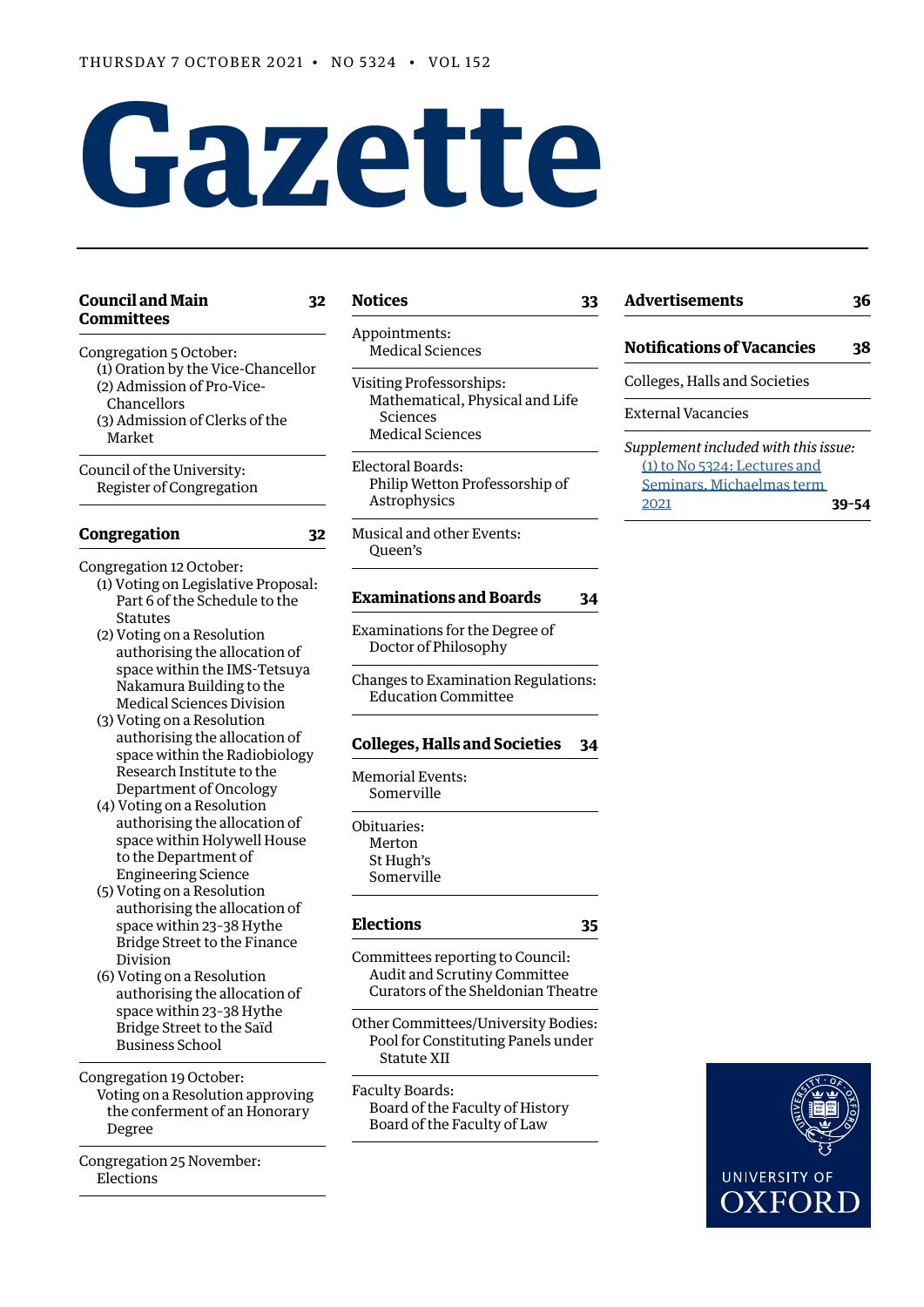## <span id="page-1-0"></span>Council and Main **Committees**

| Congregation |
|--------------|
|--------------|

#### 5 October

#### **(1) Oration by the Vice-Chancellor**

The Vice-Chancellor addressed the House.

The text of the Oration will be published as a supplement to *Gazette* No 5325, 14 October.

#### **(2) Admission of Pro-Vice-Chancellors**

The following persons were nominated by the Vice-Chancellor to be her deputies for the year 2021–22 and were admitted to office:

- Professor Chas Bountra, BSc Lond, PhD Edin
- Professor David Gann, BSc R'dg, MSc PhD Sus
- Professor Patrick Grant, BEng Nott, MA DPhil Oxf, Fellow of St Catherine's
- Dr David Prout, BA Oxf, PhD Lond, Fellow of Queen's
- Professor Anne E Trefethen, BSc Cov, PhD Cran, Fellow of St Cross
- Professor Martin Williams, BSc PhD Brist, MA Oxf, Fellow of New College
- Rt Hon Dame Elish Angiolini, PC, QC, LLB, Principal of St Hugh's

Professor Roger Goodman, BA Durh, MA DPhil Oxf, Warden of St Antony's

Professor Richard Hobbs, MB ChB Brist, Head of Nufeld Department of Primary Care Health Sciences

Professor Jonathan Michie, MA DPhil Oxf, MSc QMUL, President of Kellogg

Professor Sir Nigel Shadbolt, BA Newc, MA Oxf, PhD Edin, Principal of Jesus

Professor Jane Shaw, MDiv Harvard, MA Oxf, PhD Berkeley, Principal of Harris Manchester

- Professor Lionel Tarassenko, BA DPhil Oxf, President of Reuben
- Professor Irene Tracey, MA DPhil Oxf, Warden of Merton

Sir Richard Trainor, BA Brown, MA DPhil Oxf, MA Princeton, Rector of Exeter

#### **(3) Admission of Clerks of the Market**

Mr J Hackney, BCL MA Oxf, Emeritus Fellow of St Edmund Hall and Wadham, nominated by the Chancellor, and The Revd Dr C P Thompson, MA DPhil Oxf, Fellow of St Catherine's, nominated by the Vice-Chancellor, were admitted to office as Clerks of the Market for the year 2021–22.

#### **Council of the University**

#### **Register of Congregation**

The Vice-Chancellor reports that the following names have been added to the Register of Congregation:

Baccelli, J P, Jesus Bishop, C, Oriel Carlson, R E, Magdalen Craske, H, Merton Deambrogio, C F T, Merton Dolce, B K, Merton Dupays, L P, Medical Sciences Divisional Office Foerster, J N O R P, St Anne's Frost, H R D, Merton Hofmann, I S, Medical Sciences Divisional Office Hollender, A P, All Souls Jamilov, R, All Souls Jarrett, S C, Queen's Jenkins, D R, St Hugh's John, A N, All Souls Jortay, C I M, Queen's Khandelwal, V, Merton Layard, A, St Anne's Lee, B E A, Magdalen Marsden, J, Vice-Chancellor's Office Mostert, W, Worcester Neyland, D R, Worcester Nicholson, A R, Queen's Ono-George, M P, Queen's O'Sullivan, D, Medical Sciences Division Petrov, J, Queen's Raoelijaona, R F, Queen's Ray, A E, Magdalen Rowan, S M G L, St Edmund Hall Sarkies, P, Lincoln Scambler, C J, All Souls Seabright, P B, All Souls Yoshimura, T, All Souls

#### **Divisional and Faculty Boards**

For changes to regulations for examinations see ['Changes to](#page-3-1)  [Examination Regulations'](#page-3-1) below.

## Congregation

#### **(1) Voting on Legislative Proposal: Part 6 of the Schedule to the Statutes**

For full text of legislative proposal see *Gazette* [No 5321, 22 July 2021, p511](https://gazette.web.ox.ac.uk/sites/default/files/gazette/documents/media/22_july_2021_-_no_5321_redacted.pdf#page=3).

**(2) Voting on a Resolution authorising the allocation of space within the IMS-Tetsuya Nakamura Building to the Medical Sciences Division**

For full text of resolution see *[Gazette](https://gazette.web.ox.ac.uk/sites/default/files/gazette/documents/media/22_july_2021_-_no_5321_redacted.pdf#page=3)* No [5321, 22 July 2021, p511.](https://gazette.web.ox.ac.uk/sites/default/files/gazette/documents/media/22_july_2021_-_no_5321_redacted.pdf#page=3)

#### **(3) Voting on a Resolution authorising the allocation of space within the Radiobiology Research Institute to the Department of Oncology**

For full text of resolution see *[Gazette](https://gazette.web.ox.ac.uk/sites/default/files/gazette/documents/media/22_july_2021_-_no_5321_redacted.pdf#page=4)* No [5321, 22 July 2021, p512.](https://gazette.web.ox.ac.uk/sites/default/files/gazette/documents/media/22_july_2021_-_no_5321_redacted.pdf#page=4)

**(4) Voting on a Resolution authorising the allocation of space within Holywell House to the Department of Engineering Science**

For full text of resolution see *[Gazette](https://gazette.web.ox.ac.uk/sites/default/files/gazette/documents/media/22_july_2021_-_no_5321_redacted.pdf#page=4)* No [5321, 22 July 2021, p512.](https://gazette.web.ox.ac.uk/sites/default/files/gazette/documents/media/22_july_2021_-_no_5321_redacted.pdf#page=4)

**(5) Voting on a Resolution authorising the allocation of space within 23–38 Hythe Bridge Street to the Finance Division**

For full text of resolution see *[Gazette](https://gazette.web.ox.ac.uk/sites/default/files/gazette/documents/media/22_july_2021_-_no_5321_redacted.pdf#page=5)* No [5321, 22 July 2021, p513.](https://gazette.web.ox.ac.uk/sites/default/files/gazette/documents/media/22_july_2021_-_no_5321_redacted.pdf#page=5)

#### **(6) Voting on a Resolution authorising the allocation of space within 23–38 Hythe Bridge Street to the Saïd Business School**

For full text of resolution see *[Gazette](https://gazette.web.ox.ac.uk/sites/default/files/gazette/documents/media/22_july_2021_-_no_5321_redacted.pdf#page=5)* No [5321, 22 July 2021, p513.](https://gazette.web.ox.ac.uk/sites/default/files/gazette/documents/media/22_july_2021_-_no_5321_redacted.pdf#page=5)

#### **Meeting information**

The meeting of Congregation is cancelled. The sole business comprises questions to which no opposition has been notified and in respect of which no request for adjournment has been received, and the Vice-Chancellor will accordingly declare the legislative proposal at (1) and the resolutions at (2) to (6) carried without a meeting under the provisions of Sect 7 (1) of Statute VI.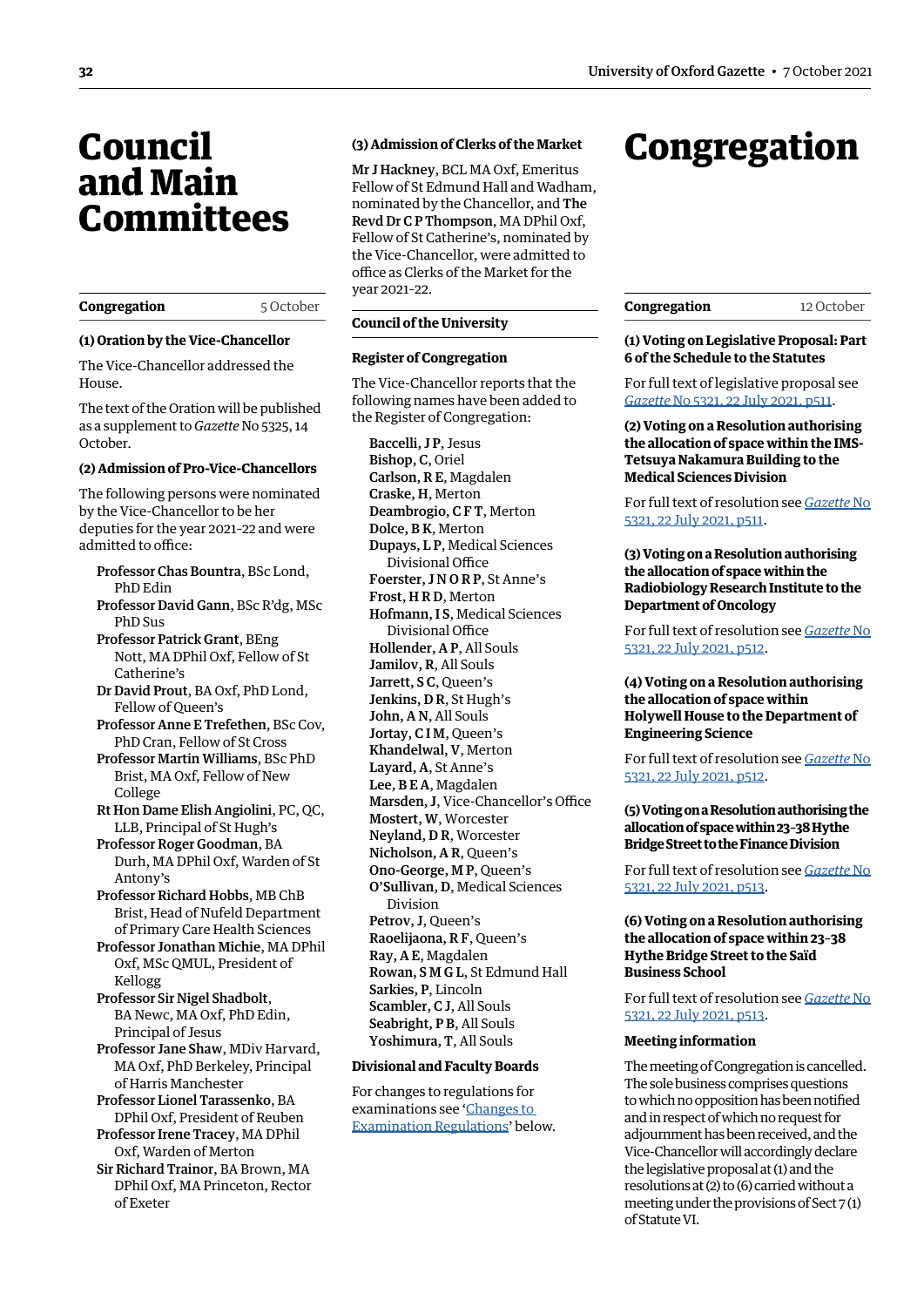## Notices

#### <span id="page-2-0"></span>**Congregation** 19 October

#### **Voting on a Resolution approving the conferment of an Honorary Degree**

#### *Explanatory Note*

In June 2020, Maurice Keeble-Smith retired having completed 40 years of service with the Department of Engineering Science. He joined the Department in 1979, became deputy head of the Staff Student Workshop in 1993 and was promoted to head in 2003. Working in this role until his retirement, he made a huge contribution to the department, teaching undergraduates key technical skills in civil and mechanical engineering, sharing his expert knowledge and supporting academics, postdoctoral researchers and postgraduate students in the workshop.

#### *Text of Resolution*

That the conferment of the Degree of Master of Arts, *honoris causa*, upon Maurice Keeble-Smith be approved.

If the resolution is approved, the degree will be conferred at a ceremony next term.

**Congregation** 25 November

#### **Elections**

#### COMMITTEES REPORTING TO COUNCIL OR ONE OF ITS MAIN COMMITTEES

Audit and Scrutiny Committee Curators of the Sheldonian Theatre

#### OTHER COMMITTEES AND UNIVERSITY **BODIES**

Pool for Constituting Panels under Statute XII

#### FACULTY BOARDS

Board of the Faculty of History Board of the Faculty of Law

Details are in '[Elections'](#page-4-1) section below.

#### **Note on procedures in Congregation**

¶ Business in Congregation is conducted in accordance with Congregation Regulations 2 of 2002 ([https://governance.admin.](https://governance.admin.ox.ac.uk/legislation/congregation-regulations-2-of-2002) [ox.ac.uk/legislation/congregation](https://governance.admin.ox.ac.uk/legislation/congregation-regulations-2-of-2002)[regulations-2-of-2002\)](https://governance.admin.ox.ac.uk/legislation/congregation-regulations-2-of-2002). A printout of these regulations, or of any statute or other regulations, is available from the Council Secretariat on request. A member of Congregation seeking advice on questions relating to its procedures, other than elections, should contact Mrs R Thomas at the University Offices, Wellington Square (telephone: (2)80317; email [rebecca.](mailto:rebecca.thomas@admin.ox.ac.uk) [thomas@admin.ox.ac.uk](mailto:rebecca.thomas@admin.ox.ac.uk)); questions relating to elections should be directed to the Elections Office (email: [elections.](mailto:elections.office@admin.ox.ac.uk) [office@admin.ox.ac.uk](mailto:elections.office@admin.ox.ac.uk)).

**While COVID-19 working restrictions remain in place, any notice that needs to be given to the Registrar in writing should be sent by email to [registrar@](mailto:registrar%40admin.ox.ac.uk?subject=) [admin.ox.ac.uk.](mailto:registrar%40admin.ox.ac.uk?subject=) Notices sent to the University Offices may not be received.**

#### **Appointments**

#### **Medical Sciences**

ROBERT TURNER PROFESSORSHIP OF DIABETIC MEDICINE

David Hodson, BVSc PhD Brist, Professor of Cellular Metabolism and Deputy Director, Institute of Metabolism and Systems Research, University of Birmingham, has been appointed to the Robert Turner Professorship of Diabetic Medicine in the Radcliffe Department of Medicine with effect from 31 January 2022. Professor Hodson will be a fellow of Green Templeton.

#### **Visiting Professorships**

#### **Mathematical, Physical and Life Sciences**

Professor Stephen Long, PhD Leeds, Stanley O. Ikenberry Endowed University Chair of Crop Sciences and Plant Biology, Illinois at Urbana-Champaign; Visiting Professor of Plant Sciences from 14 September 2021

Professor Venugopal Nair, PhD Tamil Nadu Agricultural University India, Head, Viral Oncogenesis, Pirbright Institute; Visiting Professor of Zoology for a further period of 3 years from 16 November 2021

#### **Medical Sciences**

Professor Thomas Hofer, Radcliffe Department of Medicine; Visiting Professor of Theoretical Systems Biology for a period of 3 years in the first instance from 1 September 2021

Dr Anjan Thakurta, MSc, MTech, PhD, Radcliffe Department of Medicine; Visiting Professor of Haematology for a further period of 5 years from 1 September 2021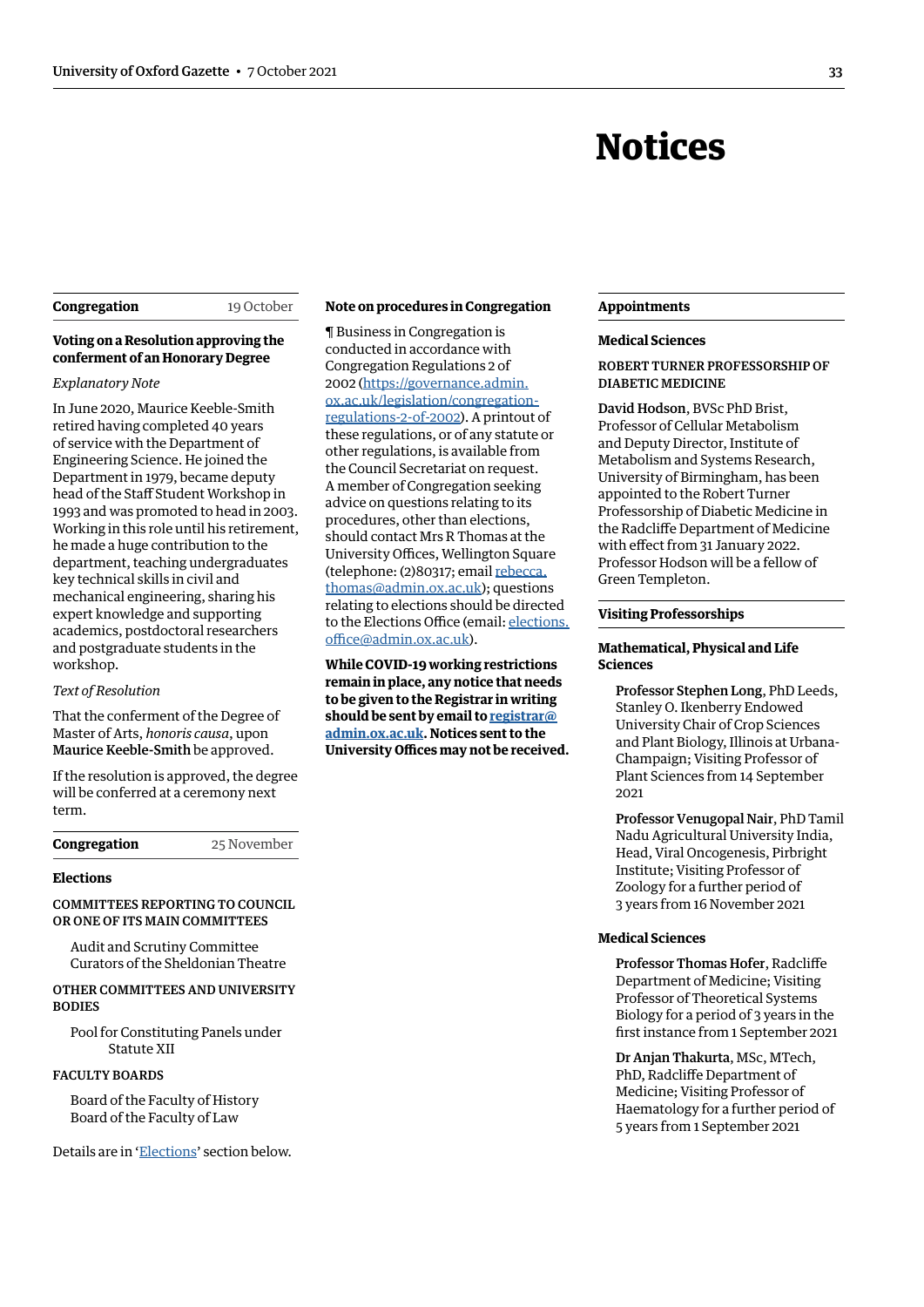#### <span id="page-3-0"></span>**Electoral Boards**

#### **Composition of an Electoral Board**

The composition of the electoral board to the post below, proceedings to fill which are currently in progress, is as follows (appointing person/body given in brackets):

#### PHILIP WETTON PROFESSORSHIP OF **ASTROPHYSICS**

Professor Lionel Tarassenko (*chair*) (Vice-Chancellor)

Canon Professor Sarah Foot (*ex officio*) Professor Guy Wilkinson (Christ Church)

Professor Sandra Faber (Council) Professor Andrea Ghez (Council) Professor Sam Howison (MPLS) Professor Ian Shipsey (Physics) Professor Rob Fender (Physics) Dr Adrianne Slyz (Physics)

#### **Musical and other Events**

#### **Queen's**

#### WEDNESDAY ORGAN RECITALS

The following events will take place at 1.10pm on Wednesdays in the chapel. Free with retiring collection.

*13 Oct*: Chris Hughes, Leeds RC Cathedral *20 Oct*: Charlie Francis, St Phillip's Cathedral, Birmingham *27 Oct*: George Castle, Winchester Cathedral *3 Nov*: Jozef Gaska, Royal Academy of Music, London *10 Nov*: Matthew Blaiden, St Stephen's Rochester Road *17 Nov*: Jamie Andrews, New College *24 Nov*: Daniel Baker, Christ Church *1 Dec*: Luke Mitchell, Queen's

#### CHORAL EVENSONG

Choral evensong takes place during term at 6.30pm on Wednesdays and Fridays and at 6.15pm on Sundays in the chapel. Free; all welcome. (No Evensong on the Friday of 8th week.)

#### MICHAELMAS TERM CONCERTS

*7.30pm, 3 Dec, Sheldonian*: Handel's *Messiah* with the Choir of Queen's and the Academy of Ancient Music. Conductor: Owen Rees. Tickets: [www.](http://www.queenschoir.com/tickets) [queenschoir.com/tickets](http://www.queenschoir.com/tickets)

*7.30pm, 19 Dec, and 2.30pm, 21 Dec*: Carols from Queen's in the chapel. Tickets (which include a glass of mulled wine or soft drink): [www.](http://www.queenschoir.com/tickets) [queenschoir.com/tickets](http://www.queenschoir.com/tickets)

## **Examinations** and Boards

#### **Examinations for the Degree of Doctor of Philosophy**

*This content has been removed as it contains personal information protected under data protection legislation. Members of the University with a SSO [account can log in to read the redacted](https://gazette.web.ox.ac.uk/sites/default/files/gazette/documents/media/7_october_2021_-_no_5324_redacted.pdf#page=4)  content.*

## Colleges, Halls and Societies

#### **Memorial Events**

#### **Somerville**

A memorial event will take place on 26 November in the chapel for Baroness Williams of Crosby, Honorary Fellow 1970–2021. There will be a tea in hall after the service. More information and to register: [www.some.ox.ac.uk/news](http://www.some.ox.ac.uk/news-events/events)[events/events](http://www.some.ox.ac.uk/news-events/events).

A memorial event will take place on 15 January 2022 for Dame Fiona Caldicott, Principal 1996–2010, Honorary Fellow 2010–21. More information and to register: [www.](http://www.some.ox.ac.uk/news-events/events) [some.ox.ac.uk/news-events/events.](http://www.some.ox.ac.uk/news-events/events)

#### **Obituaries**

#### **Merton**

Norman G Dearden, 24 September 2021; 1941. Aged 98. Malcolm S Faber, 18 September 2021; 1959. Aged 80. Mr Lionel C Stephens; 1948. Aged 95.

#### **St Hugh's**

Mrs Kathleen Fancourt (*née* Curtis), 16 September 2021; 1950. Aged 89.

#### **Somerville**

- Dame Fiona Caldicott, 15 February 2021; Principal 1996–2010, Honorary Fellow 2010–21. Aged  $80<sub>0</sub>$
- Miss Jane Hands, 13 December 2020; Fellow 1963–95, Emeritus Fellow 1995–2021. Aged 92. Memorial details tbc.

Baroness Williams of Crosby, 11 April 2021; Honorary Fellow 1970–2021. Aged 90.

#### <span id="page-3-1"></span>**Changes to Examination Regulations**

For the complete text of each regulation listed below and a listing of all changes to regulations for this year to date, please see [https://gazette.web.ox.ac.uk/](https://gazette.web.ox.ac.uk/examination-regulations-0) [examination-regulations-0.](https://gazette.web.ox.ac.uk/examination-regulations-0)

#### **Education Committee**

REGULATIONS FOR RESIDENCE IN THE UNIVERSITY change to appeal procedure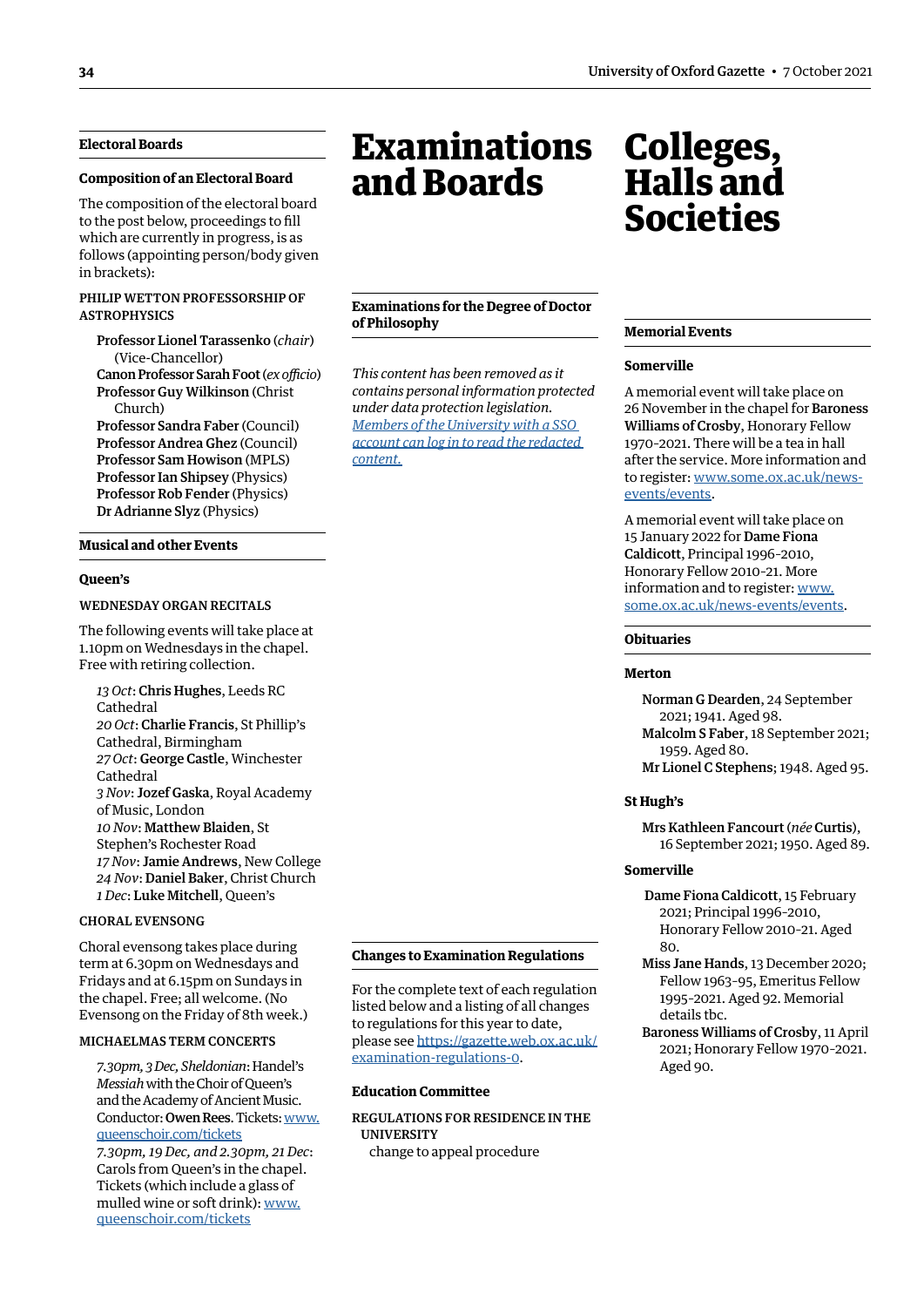## <span id="page-4-1"></span><span id="page-4-0"></span>Elections

Please note: in the lists below, the names listed are simply those of the persons currently in office, whose terms of office are now coming to a close (thereby prompting all the vacancies now advertised for election).

#### **Call for nominations**

The nomination period for the elections below will close at **4pm on 28 October**. For further information, please contact [elections.office@admin.ox.ac.uk.](mailto:elections.office@admin.ox.ac.uk)

#### **Committees reporting to Council or one of its main committees**

#### AUDIT AND SCRUTINY COMMITTEE

• One member of Congregation, not necessarily being a member of any division and not in any case being nominated in a divisional capacity, who shall be elected by Congregation, who shall not serve on Council or on any committee which in the view of Council has mainline executive authority within the University, or hold any office in the University or any college which involves executive authority, to serve until the start of HT 2025 [*vice* Dr Anne Edwards]

The terms of reference and membership of this body are set out at [https://governance.admin.ox.ac.uk/](https://governance.admin.ox.ac.uk/legislation/part-8-audit-and-scrutiny-committee) [legislation/part-8-audit-and-scrutiny](https://governance.admin.ox.ac.uk/legislation/part-8-audit-and-scrutiny-committee)[committee.](https://governance.admin.ox.ac.uk/legislation/part-8-audit-and-scrutiny-committee) For further information, please contact the Secretary [\(douglas.](mailto:douglas.thornton@admin.ox.ac.uk) [thornton@admin.ox.ac.uk\)](mailto:douglas.thornton@admin.ox.ac.uk).

#### CURATORS OF THE SHELDONIAN THEATRE

• One member of Congregation elected by Congregation to serve with immediate effect until the start of MT 2023 [*vice* Dr Andrew Fairweather-Tall]

The terms of reference and membership of this body are set out at: [https://governance.admin.ox.ac.](https://governance.admin.ox.ac.uk/legislation/council-regulations-2-of-2004#collapse1425991) [uk/legislation/council-regulations-2](https://governance.admin.ox.ac.uk/legislation/council-regulations-2-of-2004#collapse1425991) [of-2004#collapse1425991.](https://governance.admin.ox.ac.uk/legislation/council-regulations-2-of-2004#collapse1425991) For further information, please contact the Secretary ([john.weston@admin.ox.ac.](mailto:john.weston@admin.ox.ac.uk) [uk](mailto:john.weston@admin.ox.ac.uk) or [tom.mitchell@admin.ox.ac.uk](mailto:tom.mitchell@admin.ox.ac.uk)).

#### **Other Committees and University Bodies**

#### POOL FOR CONSTITUTING PANELS UNDER STATUTE XII

- One member of Congregation to whom Statute XII applies to represent the Division of Medical Sciences, elected by members of Congregation to serve with immediate effect until the start of HT 2025 [*vice* Liz Barnes-Moss]
- One member of Congregation to whom Statute XII applies, not necessarily representing any division and not in any case being nominated in a divisional capacity, elected by members of Congregation to serve with immediate effect until the start of MT 2025 [*vice* Professor Timothy Power]

It is expected that candidates for election to represent the Division of Medical Social Sciences will also be members of the Division of Medical Sciences. Candidates for election to represent Congregation as a whole (ie in a non-divisional capacity) need only be a member of Congregation to whom Statute XII applies. However, please note that a candidate may not be nominated to more than one constituency on the same committee at the same time. For further information, please see the eligibility and amendments to nominations sections at [https://governance.admin.ox.ac.](https://governance.admin.ox.ac.uk/elections-by-congregation) [uk/elections-by-congregation](https://governance.admin.ox.ac.uk/elections-by-congregation). Statute XII applies to: (a) professors, readers and associate professors or lecturers; (b) any employee of the University who is a member of the Universities Superannuation Scheme or who would be a member if he or she had not been exempted under the provisions of Statute XIV. In Statute XII, any reference to 'a member of the academic staff' is a reference to a person to whom the statute applies (Statute XII, Section 3 (1) and (2) ([https://governance.](https://governance.admin.ox.ac.uk/legislation/statute-xii-academic-staff-and-the-visitatorial-board) [admin.ox.ac.uk/legislation/statute-xii](https://governance.admin.ox.ac.uk/legislation/statute-xii-academic-staff-and-the-visitatorial-board)[academic-staff-and-the-visitatorial](https://governance.admin.ox.ac.uk/legislation/statute-xii-academic-staff-and-the-visitatorial-board)[board](https://governance.admin.ox.ac.uk/legislation/statute-xii-academic-staff-and-the-visitatorial-board))). College staff are not covered by Statute XII as colleges have their own statutes. The exception is college staff at Kellogg, St Cross and Reuben, which follow the University's statutes. Any

staff holding joint appointments will, however, be covered by Statute XII in respect of their University contract of employment and duties. Members of the Pool will be chosen by lot to serve on a number of Panels under Statute XII (ie Redundancy Panel (Section 14 (6)), Staff Employment Review Panel (Section 35) and University Appeal Panel (Section 52 (2))) and may also be expected to chair a Panel. Each member of the Pool will be required to attend appropriate training, including on equality and diversity, before serving on a Panel. Nominations from BME staff, from men and from academic and research staff are particularly encouraged. For further information, please contact the Secretary ([kathryn.](mailto:kathryn.fairhurstjones@admin.ox.ac.uk) [fairhurstjones@admin.ox.ac.uk\)](mailto:kathryn.fairhurstjones@admin.ox.ac.uk).

#### **Faculty Boards**

#### BOARD OF THE FACULTY OF HISTORY

• One person elected by and from among the members of the Faculty of History holding posts on the establishment or under the aegis of the board to serve with immediate effect until the start of MT 2022 [*vice* Professor Pekka Hämäläinen]

For further information, please contact the Secretary [\(administrator@history.](mailto:administrator@history.ox.ac.uk) [ox.ac.uk](mailto:administrator@history.ox.ac.uk)).

#### BOARD OF THE FACULTY OF LAW

• Two Ordinary Members elected by and from all members of the faculty exclusive of the persons qualified to be Official Members as per Regulation 10 of Council Regulations 19 of 2002, to serve with immediate effect until the start of MT 2023 [*vice* Professor Adrian Briggs and Professor Laura C H Hoyano]

For further information, please contact the Secretary [\(charlotte.vinnicombe@](mailto:charlotte.vinnicombe@law.ox.ac.uk) [law.ox.ac.uk](mailto:charlotte.vinnicombe@law.ox.ac.uk)).

#### **Notes**

#### *Electronic elections*

The elections on 25 November will be conducted electronically.

#### *Nominations*

Hard copies of nomination forms will not be processed. Completed nomination forms should be sent as an email attachment to the Elections Office [\(elections.office@admin.ox.ac.](mailto:elections.office@admin.ox.ac.uk) [uk\)](mailto:elections.office@admin.ox.ac.uk) by **4pm on 28 October**. At least one nomination in respect of each candidate must be made on an official nomination form ([https://governance.](https://governance.admin.ox.ac.uk/nomination-forms)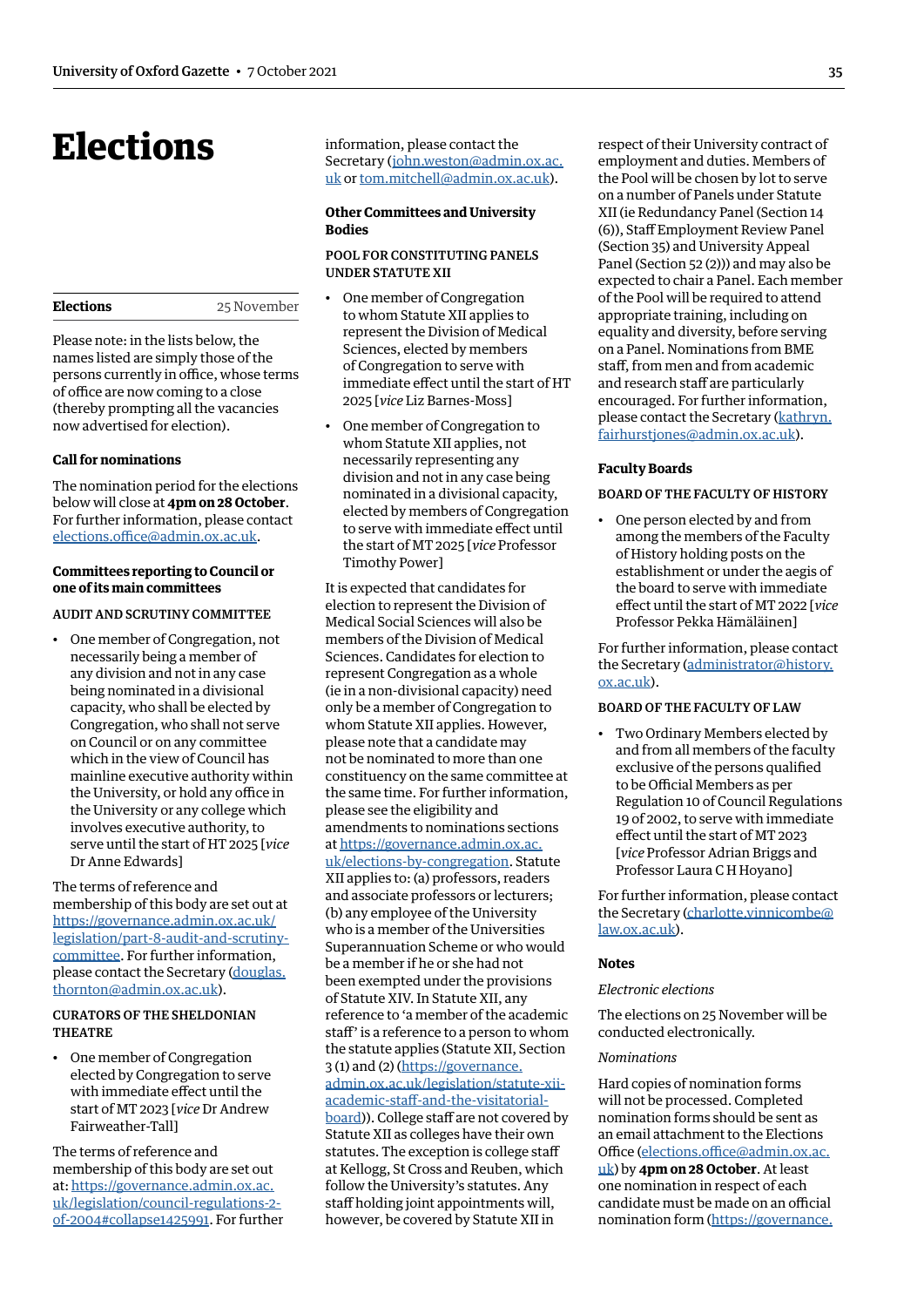#### <span id="page-5-0"></span>[admin.ox.ac.uk/nomination-forms](https://governance.admin.ox.ac.uk/nomination-forms)).

Please ensure that the nominators listed in section D are also copied into the email when the nomination form is submitted, as this will act as verification of the nomination in lieu of supplying original signatures.

#### *General requirements and eligibility*

All candidates are asked to note the general requirements which apply to all committee members, as set out in Council Regulations 14 of 2002 (General Regulations of Council for Committees [\(https://governance.admin.ox.ac.](https://governance.admin.ox.ac.uk/legislation/council-regulations-14-of-2002) [uk/legislation/council-regulations-](https://governance.admin.ox.ac.uk/legislation/council-regulations-14-of-2002)[14-of-2002](https://governance.admin.ox.ac.uk/legislation/council-regulations-14-of-2002))). Current members seeking re-election are also asked to check for specific restrictions on consecutive service. For further information, please see the eligibility [\(https://](https://governance.admin.ox.ac.uk/elections-by-congregation#collapse1580081) [governance.admin.ox.ac.uk/elections](https://governance.admin.ox.ac.uk/elections-by-congregation#collapse1580081)[by-congregation#collapse1580081](https://governance.admin.ox.ac.uk/elections-by-congregation#collapse1580081)) and amendments to nominations [\(https://governance.admin.ox.ac.](https://governance.admin.ox.ac.uk/key-election-stages-and-procedures#collapse1577651) [uk/key-election-stages-and](https://governance.admin.ox.ac.uk/key-election-stages-and-procedures#collapse1577651)[procedures#collapse1577651](https://governance.admin.ox.ac.uk/key-election-stages-and-procedures#collapse1577651)) sections within the Information about University elections [\(https://](https://governance.admin.ox.ac.uk/information-about-university-elections) [governance.admin.ox.ac.uk/](https://governance.admin.ox.ac.uk/information-about-university-elections) [information-about-university](https://governance.admin.ox.ac.uk/information-about-university-elections)[elections](https://governance.admin.ox.ac.uk/information-about-university-elections)) pages of the Elections website ([https://governance.admin.](https://governance.admin.ox.ac.uk/elections) [ox.ac.uk/elections\)](https://governance.admin.ox.ac.uk/elections).

#### *Candidate statements*

Candidates are invited to include with their nomination forms a written statement of no more than 250 words, setting out their reasons for standing and qualifications for the office being sought. In the event of a contested election, these statements will be published both online and in the *Gazette*.

#### *Contested elections*

In the event of a contested election, the successful candidates will be determined by an electronic ballot. An email with further instructions will be sent to eligible voters on Wednesday, 10 November, using the email addresses provided in the electronic register of Congregation (NB with few exceptions, notably clinical staff, this will be the work address ending 'ox. ac.uk'). Candidates' statements will be published in the *Gazette* dated 11 November. Voters may wish to read these statements before completing their electronic vote. The voting period will close at **4pm on 25 November**.

#### *Uncontested elections*

If the number of nominations received by the closing date is no more than sufficient to fill the vacancies, the candidates nominated shall be deemed to be duly elected as of the close of the nomination period on Thursday, 28 October. When required, places will be allocated according to academic standing, as defined in Council Regulations 22 of 2002, Part 2: Academic Precedence and Standing ([https://](https://governance.admin.ox.ac.uk/legislation/council-regulations-22-of-2002) [governance.admin.ox.ac.uk/legislation/](https://governance.admin.ox.ac.uk/legislation/council-regulations-22-of-2002) [council-regulations-22-of-2002](https://governance.admin.ox.ac.uk/legislation/council-regulations-22-of-2002)). If the number of nominations received by the closing date is less than sufficient to fill the vacancies, those candidates nominated will be deemed elected unopposed, and the remaining vacancies will lapse, in which case, in accordance with the regulations, the places must remain vacant until appointments are made jointly by the Vice- Chancellor and Proctors.

#### *Period of office*

All vacancies are from the beginning of HT 2022 unless otherwise stated. In accordance with Congregation Regulations 2 of 2002, in any election where vacancies are to be filled for periods of different length, the elected candidates shall hold office so that the tenure of those who receive more votes shall be longer than that of those who receive fewer votes; but if the election is uncontested or if two candidates receive the same number of votes, the candidate senior in academic standing shall hold office for the longer period.

#### *Further information*

For further information, please contact the Elections Office [\(elections.office@](mailto:elections.office@admin.ox.ac.uk) [admin.ox.ac.uk](mailto:elections.office@admin.ox.ac.uk)).

## Advertisements

*Email*: [gazette@admin.ox.ac.uk](mailto:gazette@admin.ox.ac.uk) *Telephone*: 01865 (2)80548 *Web*: https://[gazette.web.ox.ac.uk/](https://gazette.web.ox.ac.uk/classified-advertising-gazette) [classified-advertising](https://gazette.web.ox.ac.uk/classified-advertising-gazette)-gazette

#### **Miscellaneous**

The Anchor Pub and Grill. Great ribs, steaks, burgers and wings all cooked over charcoal. Barefoot cakes. Awesome cocktails, a big wine list and a huge heated terrace. Open: Weds–Sat noon– 9pm; Sun noon–7pm. Contact: 2 Hayfield Rd, Oxford OX2 6TT, 01865 510282 or [info@theanchoroxford.com.](mailto:info@theanchoroxford.com)

#### Stone Pine Design card publisher

specialising in illustration and printmaking. Beautifully produced, carefully selected designs by internationally renowned artists and illustrators. Free delivery. Purchase directly from our Etsy store, StonePineDesignCards: [https://etsy.](https://etsy.me/2UXit3g) [me/2UXit3g](https://etsy.me/2UXit3g)

St Giles' Parish Rooms for hire. Ideally located close to the city centre at 10 Woodstock Rd OX2 6HT. There is a main hall and a meeting room that can be hired together or separately, and full kitchen facilities. For enquiries regarding availability and to arrange a site visit, contact Meg Peacock, Benefice Manager: 07776 588712 or [sgsm.benefice.](mailto:sgsm.benefice.manager@gmail.com) [manager@gmail.com](mailto:sgsm.benefice.manager@gmail.com).

Restore – mental illness affects one in four of us in our lifetime, but people can, and do, recover. Restore is a wellestablished Oxfordshire mental health charity that supports people to take control of their own recovery, develop skills and lead meaningful lives. We offer recovery groups, training and employment coaching to make this possible. Founded in 1977, we are also part of OMHP, a partnership of local mental health organisations ([https://](https://omhp.org.uk) [omhp.org.uk](https://omhp.org.uk)). More information: [www.](http://www.restore.org.uk) [restore.org.uk.](http://www.restore.org.uk)

Dragon School was founded in 1877 to educate Oxford University dons' children and is very proud of these roots. The governors are committed to broadening access via means-tested bursaries to children whose families could not otherwise afford the fees. These are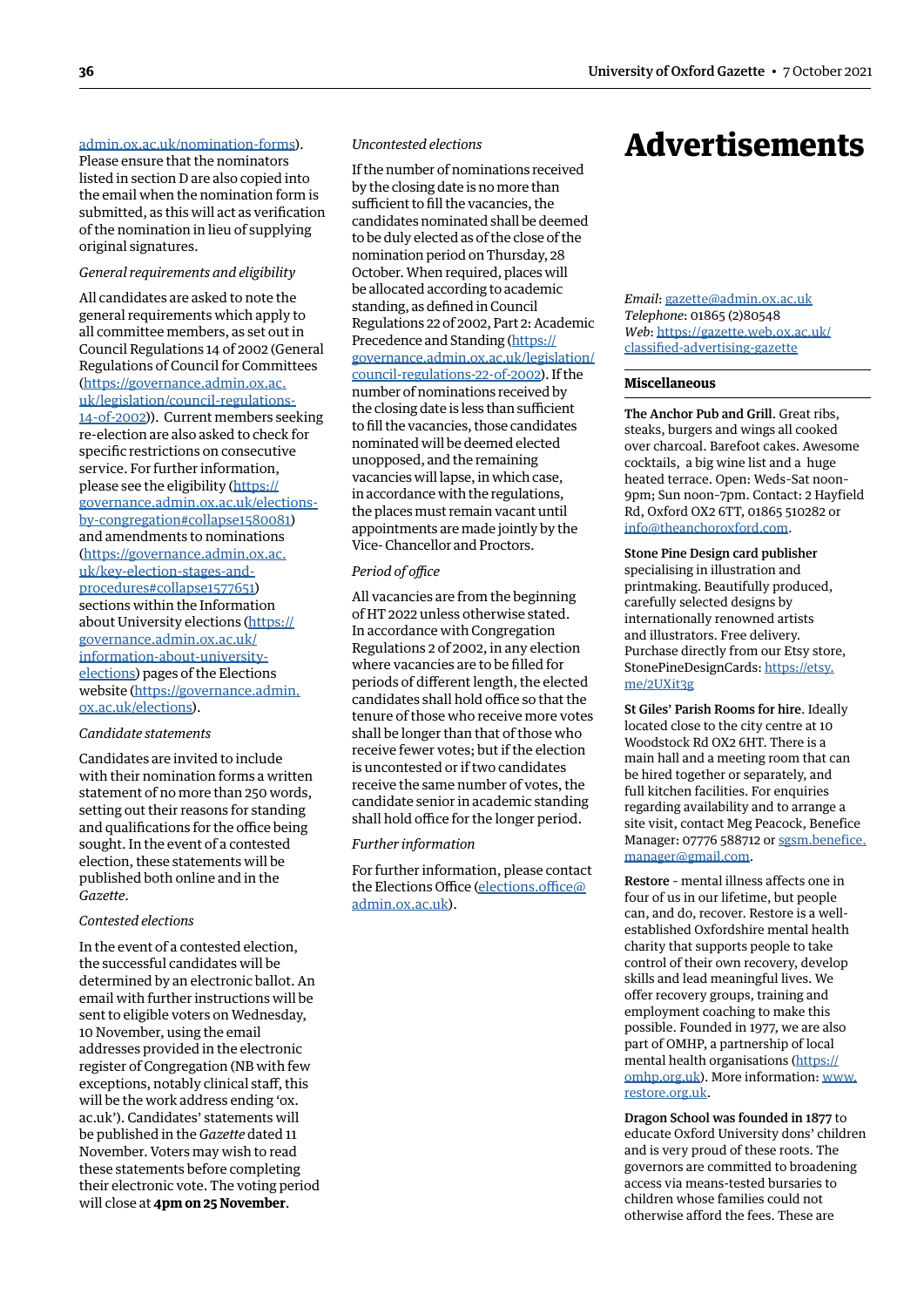awarded for Year 4 entry to those with the potential to make the most of the opportunities on offer. To apply, contact [admissions@dragonschool.org](mailto:admissions@dragonschool.org) or 01865 315405 by 15 Oct.

#### **Research participants sought**

Research volunteers needed for study in Oxford: we are looking for healthy men and women aged 18–65 years interested in taking part in our study to investigate the effect of sulforaphane supplementation (a compound found in vegetables such as broccoli) on how dietary fat is handled within the body. For more information please contact research nurse Rachel Craven-Todd (01865 857331 or [rachel.craven-todd@ocdem.ox.ac.](mailto:rachel.craven-todd@ocdem.ox.ac.uk) [uk\)](mailto:rachel.craven-todd@ocdem.ox.ac.uk) at the Oxford Centre for Diabetes, Endocrinology and Metabolism.

Sleep study in Oxford: Are you living and working in Oxford? Do you work sitting at a desk? Our research seeks to understand how activity and sleep relate to mood (R75745/RE004). If you complete the screening survey, you will be entered into a lottery to win a £50 Amazon gift card. If chosen for data collection, you would also be compensated £100 for your time. More information: [http://oxfordsleepstudy.org.](http://oxfordsleepstudy.org)

We are looking for volunteers aged 18–70 with low vision who either have visual hallucinations (Charles Bonnet Syndrome) or have never experienced visual hallucinations, for a brain scanning study in Oxford. Please contact [brain@](mailto:brain@eye.ox.ac.uk) [eye.ox.ac.uk](mailto:brain@eye.ox.ac.uk) for more info. Ethics approved NCT04777630.

#### **Groups and societies**

The Oxford University Newcomers' Club is run by volunteers and supported by the University. Our aim is to welcome all partners of graduate students, academics, visiting scholars and staff members, especially those who have recently arrived. As a globally diverse and inclusive group, we offer a warm and friendly environment in which to meet others in Oxford. We also provide information, both general and of special interest, and many opportunities to share experiences as well as to take part in organised events and activities. Please go to our website, [www.newcomers.ox.ac.](http://www.newcomers.ox.ac.uk) [uk,](http://www.newcomers.ox.ac.uk) for more information and up to date details of all our activities.

#### **Sell your unwanted books**

Sell your unwanted books at competitive prices. If you need extra space or are clearing college rooms, a home or an office, we would be keen to quote for

books and CDs. Rare items and collections of 75 or more wanted if in VG condition; academic and non-academic subjects. We can view and collect. Contact Graham Nelson at History Bookshop Ltd on 01451 821660 or [sales@historybookshop.com.](mailto:sales@historybookshop.com)

#### **Antiques bought and sold**

Antiques wanted and for sale – quality antiques such as furniture, fire guards, grates and related items, silver, pictures, china and objets d'art. Please contact Greenway Antiques of Witney, 90 Corn Street, Witney OX28 6BU on 01993 705026 or 07831 585014 or email jean greenway@ [hotmail.com](mailto:jean_greenway@hotmail.com).

#### **Services offered**

Big or small, we ship it all. Plus free pick up anywhere in Oxford. Also full printing services available (both online and serviced), 24 hour photocopying, private mailing addresses, fax bureau, mailing services and much more. Contact or visit Mail Boxes Etc, 266 Banbury Rd, Oxford. Tel: 01865 514655. Fax: 01865 514656. Email: [staff@mbesummertown.co.uk](mailto:staff@mbesummertown.co.uk). Also at 94 London Rd, Oxford. Tel: 01865 741729. Fax: 01865 742431. Email: [staff@](mailto:staff@mbeheadington.co.uk) [mbeheadington.co.uk.](mailto:staff@mbeheadington.co.uk)

Oxford's low-cost packing and shipping experts. Specialised in packing and shipping books, clothing, computers, musical instruments, fragile laboratory equipment, rowing oars, valuable paintings or other household items, we specialise in custom packing and worldwide delivery by road, sea and air. Pack & Send, 3 Botley Rd, Oxford, OX2 0AA. Tel: 01865 260610. Email: [oxford@](mailto:oxford@packsend.co.uk) [packsend.co.uk.](mailto:oxford@packsend.co.uk)

Experienced freelance proofreader and editor available to work on papers, reports and case studies, in compliance with University requirements, journals and public communications material. To discuss your project, please email me via: [https://greenquillproductions.co.uk/](https://greenquillproductions.co.uk/contact) [contact,](https://greenquillproductions.co.uk/contact) quoting Proof/editing\_Gaz2021.

#### **Situations vacant**

Are you looking for interesting and stimulating temporary work? Are you available immediately to work in and around the Oxford area? Do you have administration or clerical skills? Then we would be very interested in talking to you. The Temporary Staffing Service is an internal department supplying temporary workers to a wide range of temporary assignments across the vast network of departments within the University. Further information: 01865 612360,

[tssapply@admin.ox.ac.uk](mailto:tssapply@admin.ox.ac.uk) or [www.admin.](http://www.admin.ox.ac.uk/tss/tempstaff) [ox.ac.uk/tss/tempstaff](http://www.admin.ox.ac.uk/tss/tempstaff).

#### **Houses to let**

Charming, fully well-furnished country cottage 8 miles south of Oxford. 2 bedrooms, farmhouse kitchen and living room with log-fired stove. There is a garage/storeroom with parking to the side and a well-maintained garden to the rear. We are looking for quiet neighbours who enjoy rural life in a friendly village. Ideal for visiting academics. £1,400 pcm. Contact: [atkinsonguys1@gmail.com](mailto:atkinsonguys1@gmail.com).

#### **Flats to let**

Large 1-bedroom flat/annexe, Sunderland Ave, north Oxford. Double bedroom with en-suite shower room on first floor. Fully fitted kitchen and open-plan living area downstairs. Fully furnished with washer/dryer, Wi-Fi, and off-street parking. Own entrance. All bills included. Available now: £730pcm or £200pw. Sole occupancy. Non-smoker. Contact 07890 346899 or [cmroxford@gmail.com](mailto:cmroxford@gmail.com)

Headington: 2-bed flat. Furnished 1st-floor flat in a gated development. Living room with sliding glass doors to small balcony. Kitchen with fridge/freezer, washer/dryer, electric oven and gas hob. Double and single bedrooms with built-in wardrobes. Bathroom with shower over bath. Gas central heating. Designated parking space. Good access to London Rd and hospitals. Non-smokers. Available 1 Nov: £1,200pcm. Contact [marymarzillier@gmail.com](mailto:marymarzillier@gmail.com) for information and photos.

#### **Accommodation offered**

Deja-Ville Room Lets is a professional estate agency that offers research students and professionals a young, cosy, clean and safe environment in which to live, study and share a social communal space if desired. The rental price includes all bills, cleaning, gardening and maintenance; all amenities are offered so the tenant can enjoy a comfortable experience. The period of rent is flexible from 1 to 6 months: just tell us your circumstances and we will help you to find the right stay in Oxford. Our houses are in the Summertown, Cowley, Headington, city centre and Iffley areas. Please see available rooms on our website: [www.deja-ville.co.uk/](http://www.deja-ville.co.uk/available-rooms) [available-rooms](http://www.deja-ville.co.uk/available-rooms), or on Spare Room: [www.spareroom.co.uk/pro/Deja-](http://www.spareroom.co.uk/pro/Deja-VilleRoomLetsLTD)[VilleRoomLetsLTD](http://www.spareroom.co.uk/pro/Deja-VilleRoomLetsLTD). Contact: [rooms@](mailto:rooms@deja-ville.co.uk) [deja-ville.co.uk](mailto:rooms@deja-ville.co.uk) or ring 01865 655838 (mobile 07434 927583).